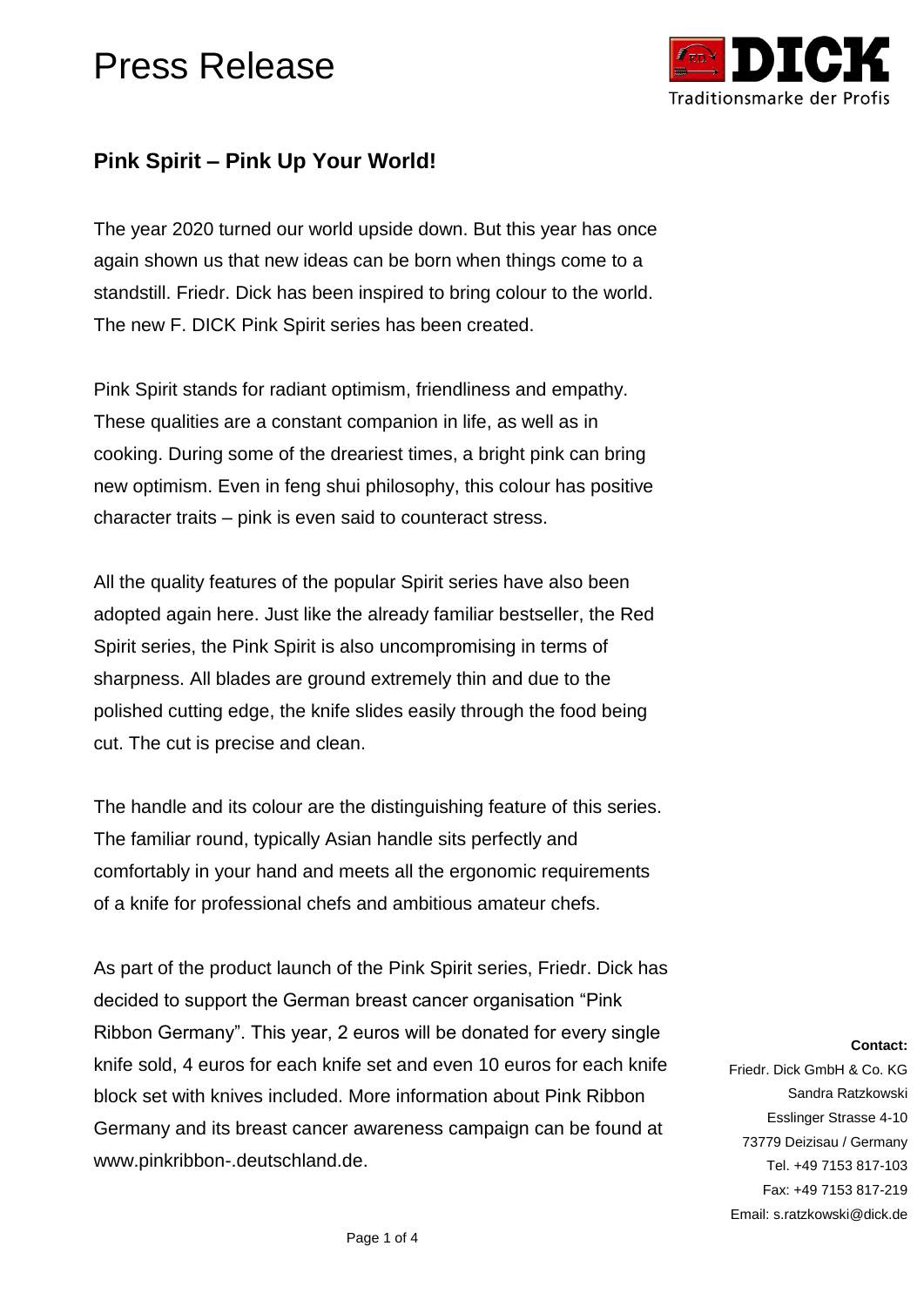

The following styles of knives are available from May 2021:

**Paring knife, 9 cm:** Short, flexible and sharp. The paring knife is an essential and versatile tool in the kitchen. For peeling, small cutting tasks and decorating.



**Chef's knife, 21 cm:** A real all-rounder – and therefore one of a chef's most important knives. With its pointed blade that is polished on both sides, it is particularly suitable for cutting meat, fish and vegetables, for flattening meat and for chopping and mincing herbs.



**Santoku with a Kullenschliff, 18 cm:** The traditional Asian chef's knife with its wide, thin and extremely sharp blade is ideal for chopping meat, fish, vegetables and herbs. Thanks to the Kullenschliff, soft food such as cheese can be cut precisely without sticking to the blade.



**Bread knife, 26 cm:** The long serrated blade cuts clean slices of bread without crumbs – even with wide loaves of bread. Also perfect for larger types of fruit such as pineapples or melons.



#### **Contact:**

Friedr. Dick GmbH & Co. KG Sandra Ratzkowski Esslinger Strasse 4-10 73779 Deizisau / Germany Tel. +49 7153 817-103 Fax: +49 7153 817-219 Email: s.ratzkowski@dick.de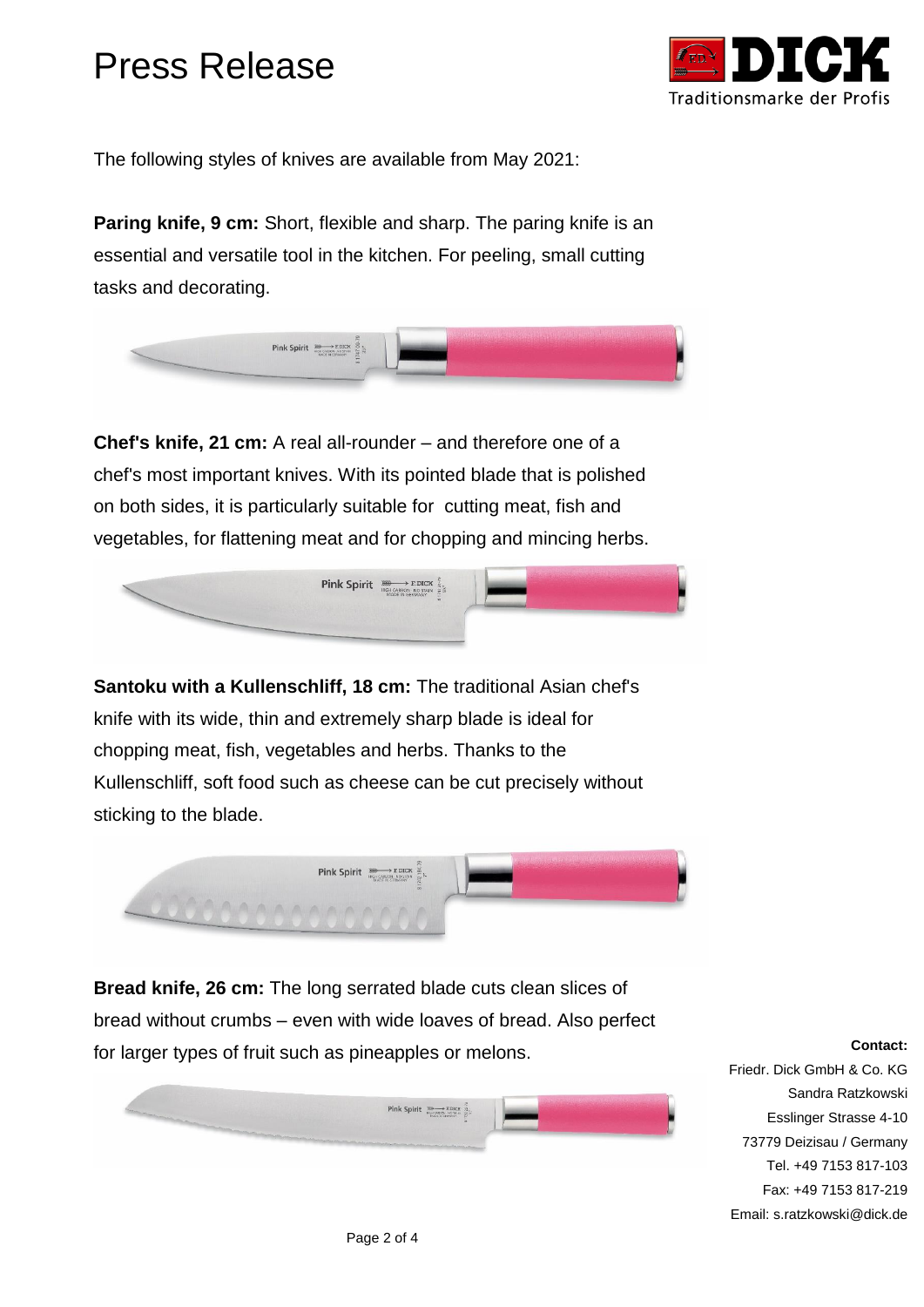

In addition to the individual knives, Friedr. Dick also offers the following sets:

#### **Pink Spirit set**

The Pink Spirit set consists of a Santoku with a Kullenschliff and a paring knife. Both knives are among the absolute "must-haves" in the kitchen and are used for almost all cutting tasks.



#### **Pink Spirit 4Knives knife block**

The 4Knives knife block is familiar and yet new. The stylish acrylic knife block, supplied with the Pink Spirit basic range (paring knife, Santoku, chef's knife and bread knife) is available immediately and only in an elegant white colour in the Pink Spirit series. A magnetic rail fixes the knife blades in place and safely protects the sharp kitchen aids. The knife block can be disassembled for safe transport and easy cleaning.



**Contact:** Friedr. Dick GmbH & Co. KG Sandra Ratzkowski Esslinger Strasse 4-10 73779 Deizisau / Germany Tel. +49 7153 817-103 Fax: +49 7153 817-219 Email: s.ratzkowski@dick.de